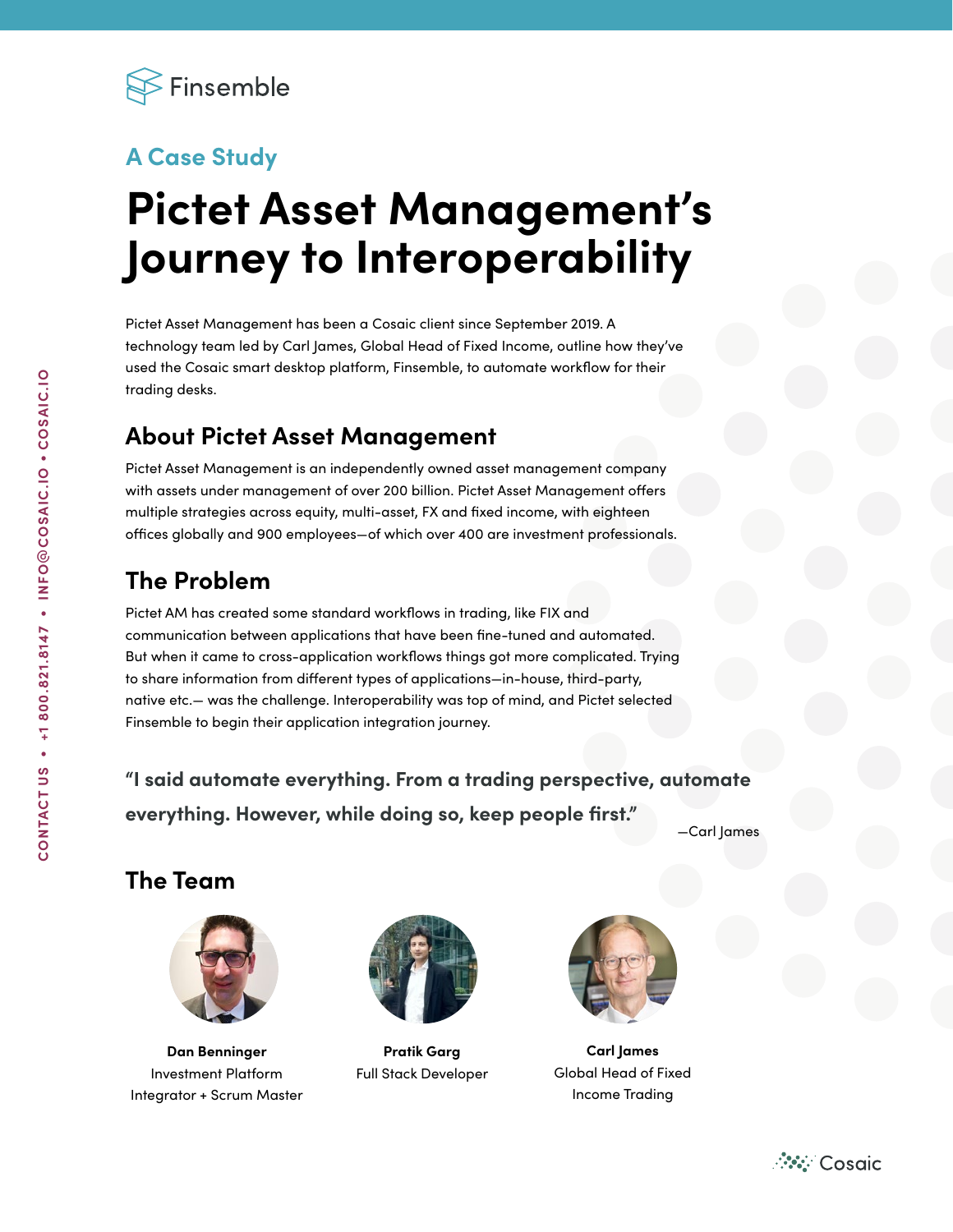#### **The Workflows**

**Money Markets Workflow** — A cumbersome, multi-step process has now been streamlined. Yield calculations are automated, including pricing future cash flows with currency exposure by automatically connecting to Bloomberg in order to price FX forwards.

**FX Pricer Workflow** — A backend FIX gateway with connectivity to a number of liquidity providers feeds a database of spot prices. Traders get a real-time view of the best FX prices required to hedge a particular bond order with a single click in Charles River (their OMS), and can spawn historical Bloomberg charts for additional context.

**Results show that up to ten minutes per trade has been saved, allowing workers to focus on gaining alpha rather than rote tasks.** 

**Credit and Axe Data Workflow** — Axe data from specific counterparties and market aggregators is consolidated and made available from a single click inside Charles River, immediately showing the trader how liquid the issue is and what the current prices are. Traders can then collaborate with the fund manager to find alpha, by seeing the contents of existing portfolios, interested buyers, and being presented with similar bonds. Context is added by using the Bloomberg API to calculate spreads, complemented by internal analytics, shown using ChartIQ real-time charts.

To see these workflows live, visit *[cosaic.io/pictet-interoperability-journey](https://cosaic.io/pictet-interoperability-journey)*

#### **Lessons Learned**

Pictet's most important advice to other institutions? Create a bridge between business and IT. Constant iterations between technologists and trader testing meant a lot of going back and starting over. But that constant feedback loop made a successful end solution.

> **"We were guided by what was needed, creating workflows people really needed and really wanted."**

> > —Pratik Garg

*Digital transformation is a journey which requires shifting, with many iterations contributing to the final shape.*